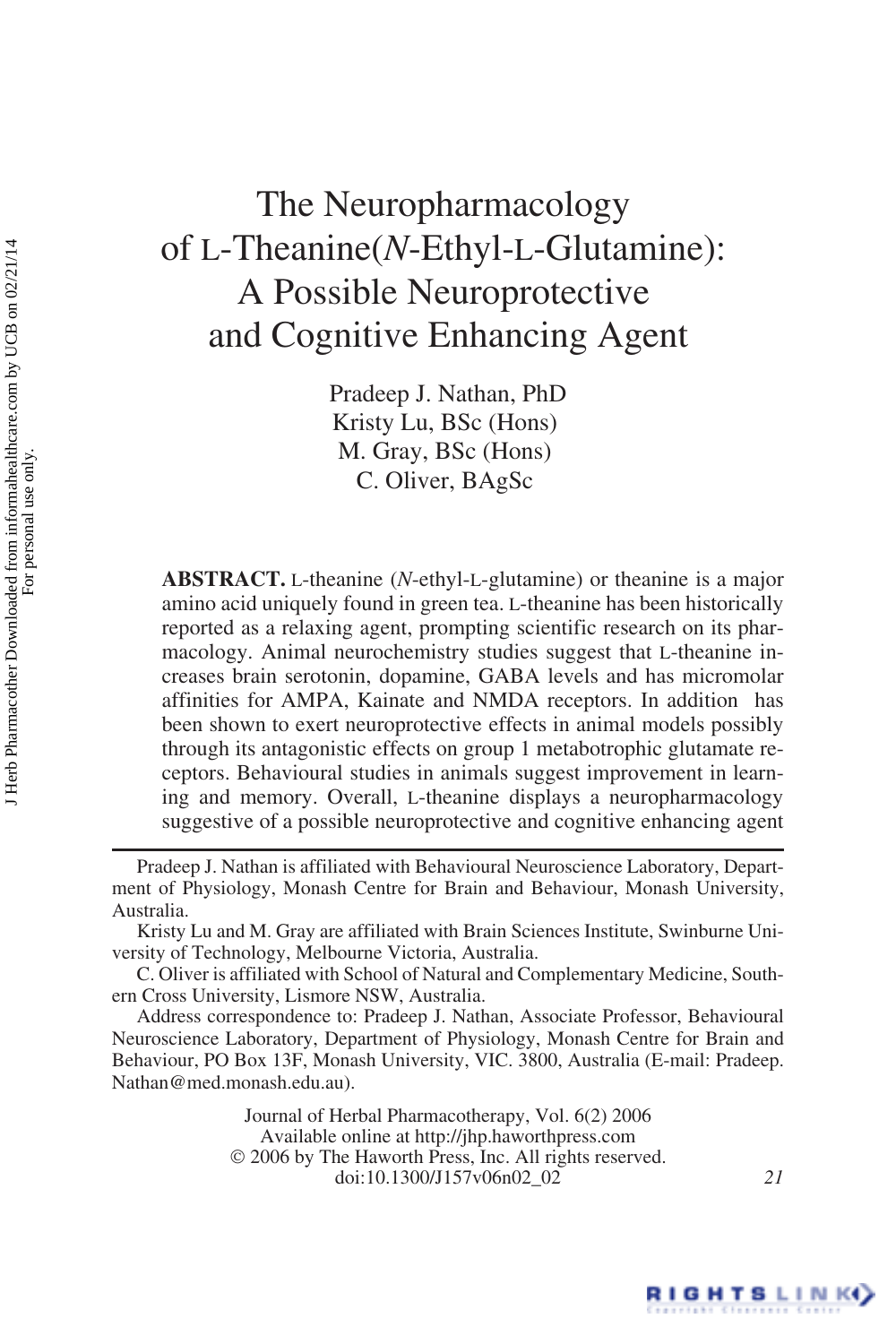and warrants further investigation in animals and humans. doi:10.1300/ J157v06n02\_02 *[Article copies available for a fee from The Haworth Document Delivery Service: 1-800-HAWORTH. E-mail address: <docdelivery@ haworthpress.com> Website: <http://www.HaworthPress.com> © 2006 by The Haworth Press, Inc. All rights reserved.]*

**KEYWORDS.** Theanine, monoamines, pharmacology, neuropharmacology, cognition and anxiety, neuroprotection, cerebral infarct

For centuries, the Japanese have reported relaxing effects of unfermented green tea. Green tea is primarily consumed as beverage since it was brought to Japan from China in the eighth century during China's Tang Dynasty. More recently, the popularity of green tea has spread through a number of countries including North Africa and the Middle East, prompting scientific evaluation of its proposed benefits (Graham, 1992).

L-theanine or theanine is a major free amino acid uniquely found in green tea (Konishi & Takahashi, 1969; Neumann & Montag, 1983; Selvendran, 1970). It was first isolated and identified in green tea leaves, *Camellias sinensis*, in 1949 by Sakato (1949) and in the mushroom, *Xerocomus badius*, in the early 1950s (Casimir et al., 1960). Theanine accounts for 50% of the total amino acids in green tea leaves. It comprises about 1-2% of the total dry weight of the green tea leaves (Goto et al., 1996). L-theanine is synthesised in the roots of tea plants from glutamic acid (glutamate) and ethylamine before being transported to the leaves (Buckowski et al., 1999).

While, the historic use is well documented, the neuropharmacology of L-theanine has not been described. There have only been a few experimental studies of L-theanine and evidence from these studies suggests that L-theanine may modulate key brain neurotransmitters and their receptors, which may explain its reported benefits documented historically. The major purpose of this paper is to review the available literature on the neuropharmacology of L-theanine. The review will include studies in animals and humans describing effects on neurotransmitters levels, their receptors and behavior.

## *L-THEANINE CHEMISTRY*

L-theanine (*N*-ethyl-L-glutamine) is structurally similar to glutamic acid, which is one of the primary excitatory neurotransmitters in the central nervous system. The structure of L-theanine and glutamic acid is shown in Figure 1.

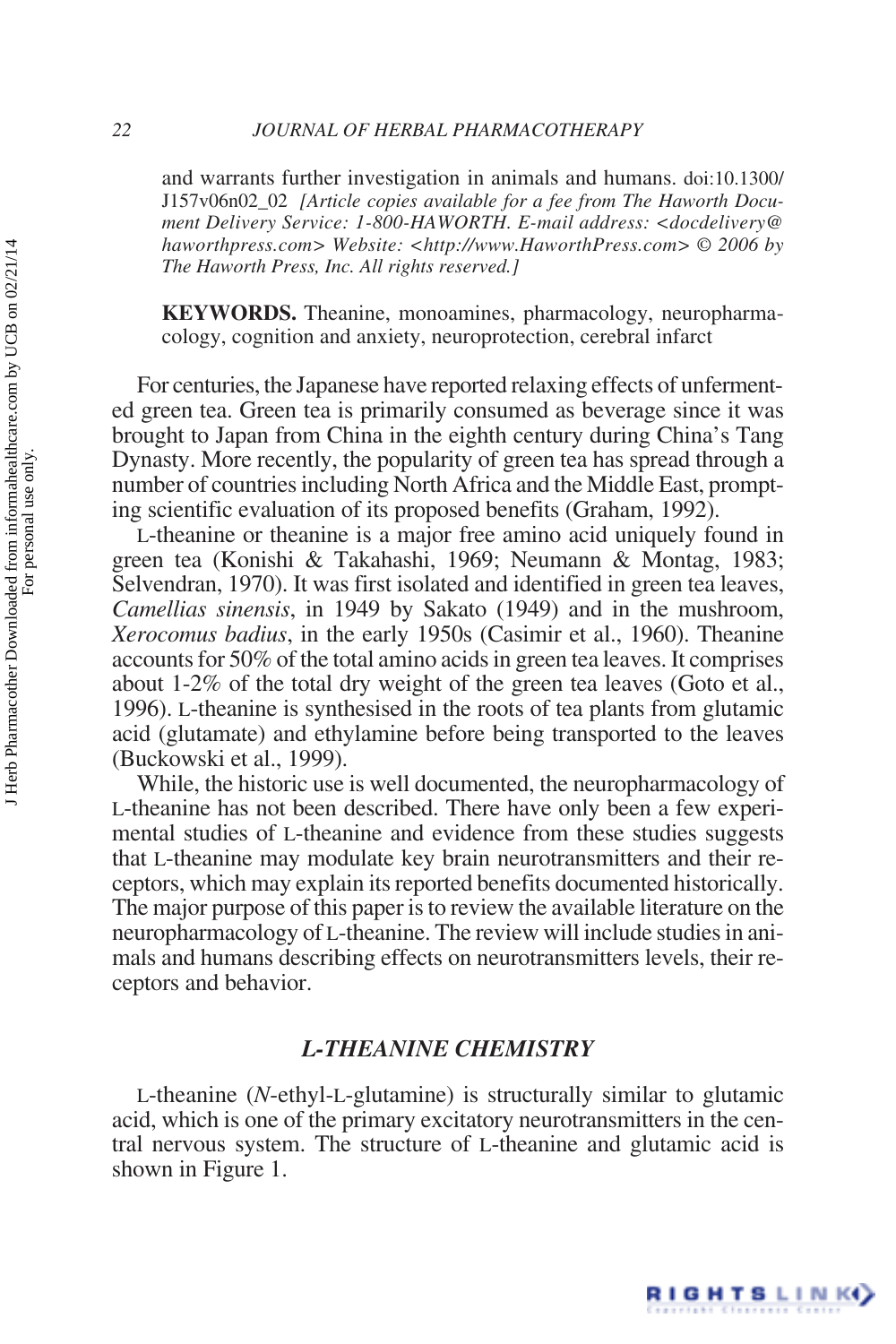FIGURE 1. Chemical Structure of Theanine and Glutamic Acid.

| $COMHCH_2CH_3$    | COOH              |
|-------------------|-------------------|
| CH <sub>2</sub>   | CH <sub>2</sub>   |
| CH <sub>2</sub>   | CH <sub>2</sub>   |
| CHNH <sub>2</sub> | CHNH <sub>2</sub> |
| COOH              | COOH              |
| Theanine          | L-glutamic acid   |

It is shown to be stable in solution over a pH ranging between 3.0 and 6.6 and shows good stability in both neutral ( $pH = 6.5$ ) and acidic ( $pH = 6.5$ ) 3.0) conditions in 12 months storage with temperature below  $25^{\circ}$ C (Juneja et al., 1999).

## *THEANINE PHARMACOKINETICS*

Kitaoka et al. (1996) reported that oral administration of L-theanine to guinea pigs results in absorption of L-theanine through the intestinal tract via a common Na<sup>+</sup>-coupled co-transporter in the brush-border membrane in the same manner as glutamine. Similarly, both oral and intraperitoneal administration of L-theanine administered to rats, leads to absorption through the intestinal tract and then is subsequently hydrolysed to glutamic and ethylamine in the rat kidney (Unno et al., 1999; Desai et al., 2005). The latter finding suggests that the kidney is the most effective site for the enzymatic hydrolysis of L-theanine to glutamic acid and ethylamine (Unno et al., 1999).

Studies suggest that L-theanine also crosses the blood-brain barrier and is transported in a dose-dependent manner into the brain. Transport into the brain occurs via the leucine-preferring transport system of the blood-brain barrier (Yokogoshi et al., 1998a). The plasma concentrations of L-theanine and ethylamine reach their highest levels about 0.5 and 2 hours, respectively (Unno et al., 1999). Kimura and Murata (1971) reported that L-theanine (administered intraperitoneally) was taken up by brain tissue within 30 minutes after its administration without any metabolic change in mice. In animals, L-theanine concentrations reaches maximal levels at 1hour post-administration in blood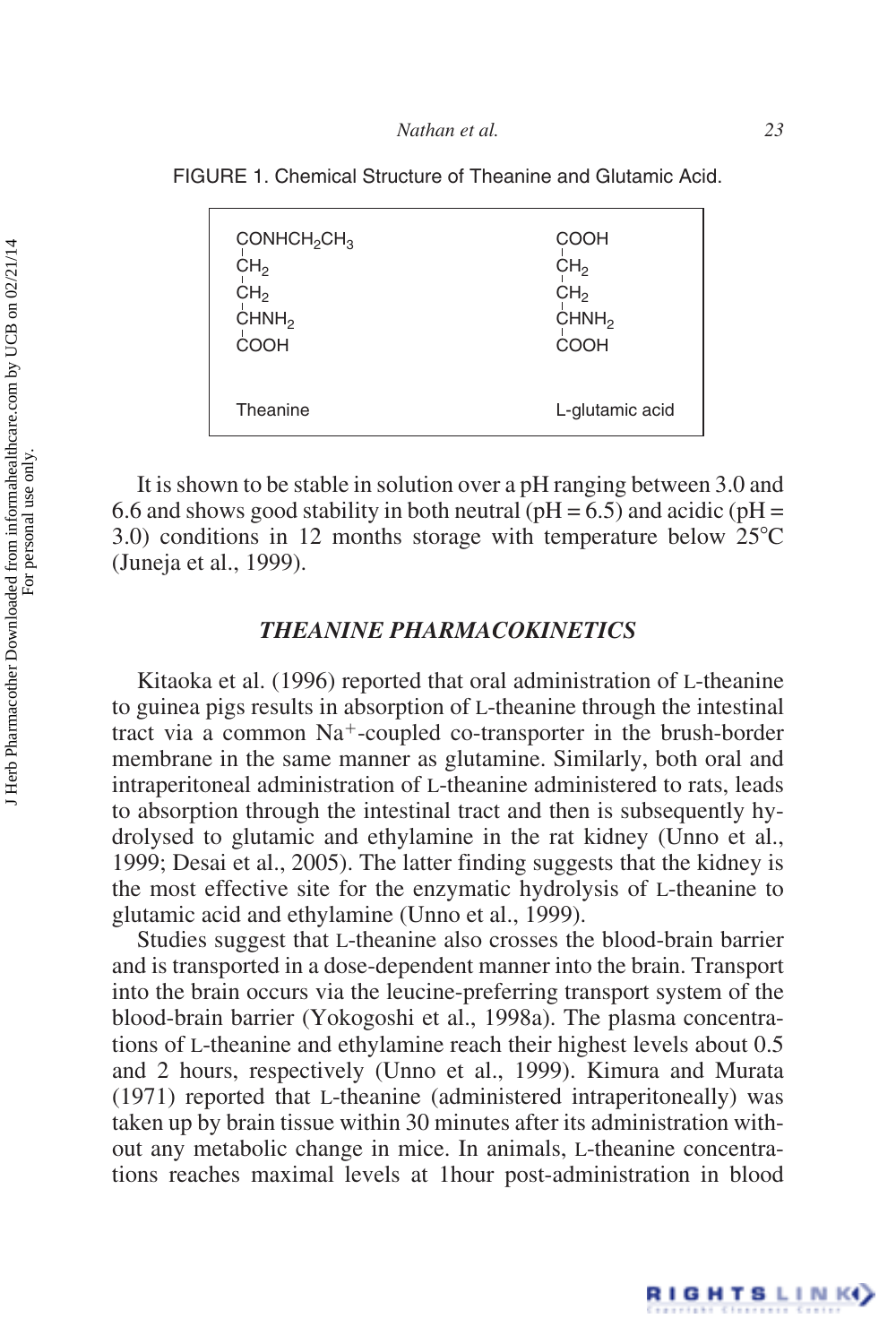serum and liver, and 5 hours post-administration in the central nervous system (Terashima et al., 1999). Concentrations were shown to decline gradually over the course of 24 hours (Terashima et al., 1999). No pharmacokinetic studies have been conducted in humans.

## *EFFECTS ON BRAIN NEUROTRANSMITTERS*

## *Effects on Monoamines*

There are limited studies on the effects of L-theanine on brain neurotransmitters. Yokogoshi et al. (1998a) reported a dose-related increase in striatal dopamine release after both intra gastric and direct injection of L-theanine into the striatum of rats. This effect was shown to be mediated by the utilization of  $Ca^{2+}$  by simulation of NMDA receptors as the effect of L-theanine on dopamine was inhibited by the NMDA receptor antagonist AP-5 (Yokogoshi et al., 1998a). The concentrations of noradrenaline was found to be unaffected by L-theanine administration (Yokogoshi et al., 1998a), suggesting selective effects on dopamine neurons in the brain. However an earlier study in rats reported that Ltheanine may affect noradrenaline-dependent signaling pathways as it was shown to inhibit the noradrenaline stimulated adenosine 3,5-monophosphate (cAMP) formation (Kimura & Murata, 1980). This could, however, be a general effect on second messenger pathways as in the same study, the histamine stimulated cAMP formation was also found to be inhibited by L-theanine.

An initial study showed that theanine was found to increase tryptophan, the precursor of serotonin, but it decreased both serotonin and the serotonin metabolite 5-hydroxy indole acetic acid (5-HIAA) in the brain (Yokogoshi et al., 1998a). However, a subsequent study by the same authors investigating specific brain regions reported that intragastric L-theanine significantly increased serotonin levels in the striatum, hippocampus and hypothalamus (Yokogoshi et al., 1998b). The discrepancy in the serotonin findings could be due to the fact that the former study reported whole brain concentrations, whereas the latter study reported changes within specific brain areas.

## *Effects on GABA*

One study reported an increase in brain  $\gamma$ -aminobutyric acid (GABA) concentrations following L-theanine administration in mice (Kimura &

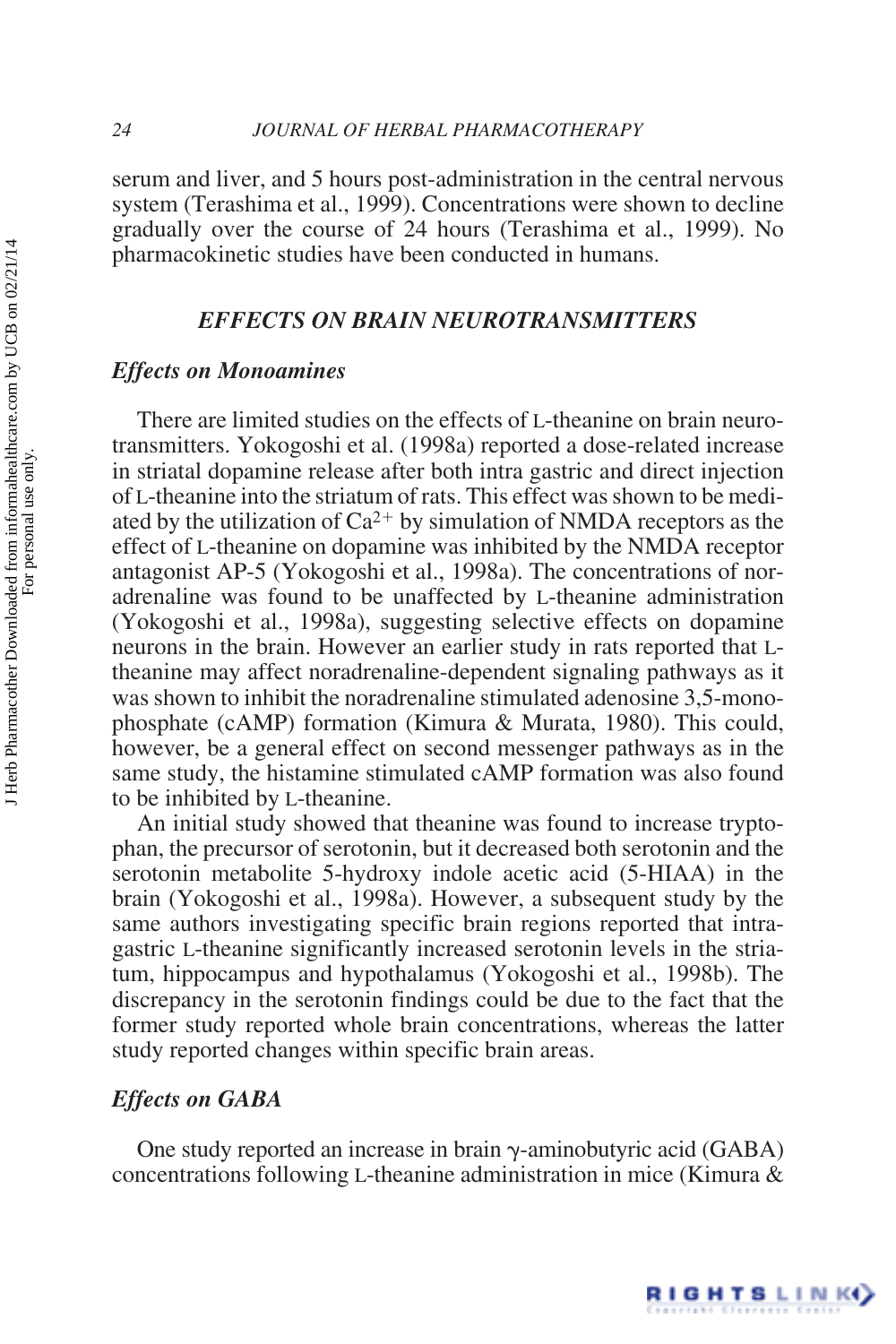Murata, 1971). In the same study, the convulsive effect of caffeine was inhibited by L-theanine suggesting a possible GABA related anti-convulsive action.

## *EFFECTS ON NEUROTRANSMITTER RECEPTORS*

A recent study suggests that L-theanine has low affinity for a number of glutamate receptors including AMPA  $(\alpha$ -Amono-3-hydroxy-5-Methylisoxazole-4-Propionic Acid), kainate, and the glycine site of the NMDA (*N*-Methyl-D-Aspartate) receptor (Kakuda et al., 2002). The reported affinities were in the micromolar range ( $AMPA = 19.2 \mu M$ ; Kainate =  $0.373 \mu$ M; NMDA glycine site =  $329 \mu$ M), with the binding activity (antagonistic) for AMPA and kainite receptors being 10-fold higher than that for NMDA receptor glycine sites. While the affinity of theanine was 80-fold lower than glutamate, the reported affinities are thought to play some role in neuroprotection (Kakuda et al., 2002). There are no studies reporting affinities for other brain neurotransmitter receptors including receptors for monoamines.

## *NEUROPROTECTIVE EFFECTS*

Kakuda et al. (2000) examined the neuroprotective effect of Ltheanine on post-ischemic neural death in field CA1 of the gerbil hippocampus. Ischemic neural death in the field CA1 of hippocampus was significantly suppressed when L-theanine was pre-treated in a dose-dependent manner. Similarly, in the middle cerebral artery occlusion model of cerebral infarction in mice, theanine (administered before and 3 hours after the occlusion) reduced the size of the cerebral infarcts (Egashira et al., 2004). The mechanism action of L-theanine on the brain remains relatively unknown. Since L-theanine is a natural glutamate analogue, one mechanism responsible for the neuroprotective effects may be related to L-theanine's affinity to glutamate receptor subtypes such as AMPA, kainite and NMDA (Kakuda, 2002). It has been suggested that L-theanine may act on glutamate receptors as an antagonist with very mild binding capacity (micromolar range), and this effect may contribute towards its neuroprotective effects (Kakuda et al., 2000). More recently Nagasawa et al. (2004) showed the theanine inhibited the delayed death of neurons caused by brief exposure to glutamate and this effects was blocked by group 1 metabotrophic glutamate receptor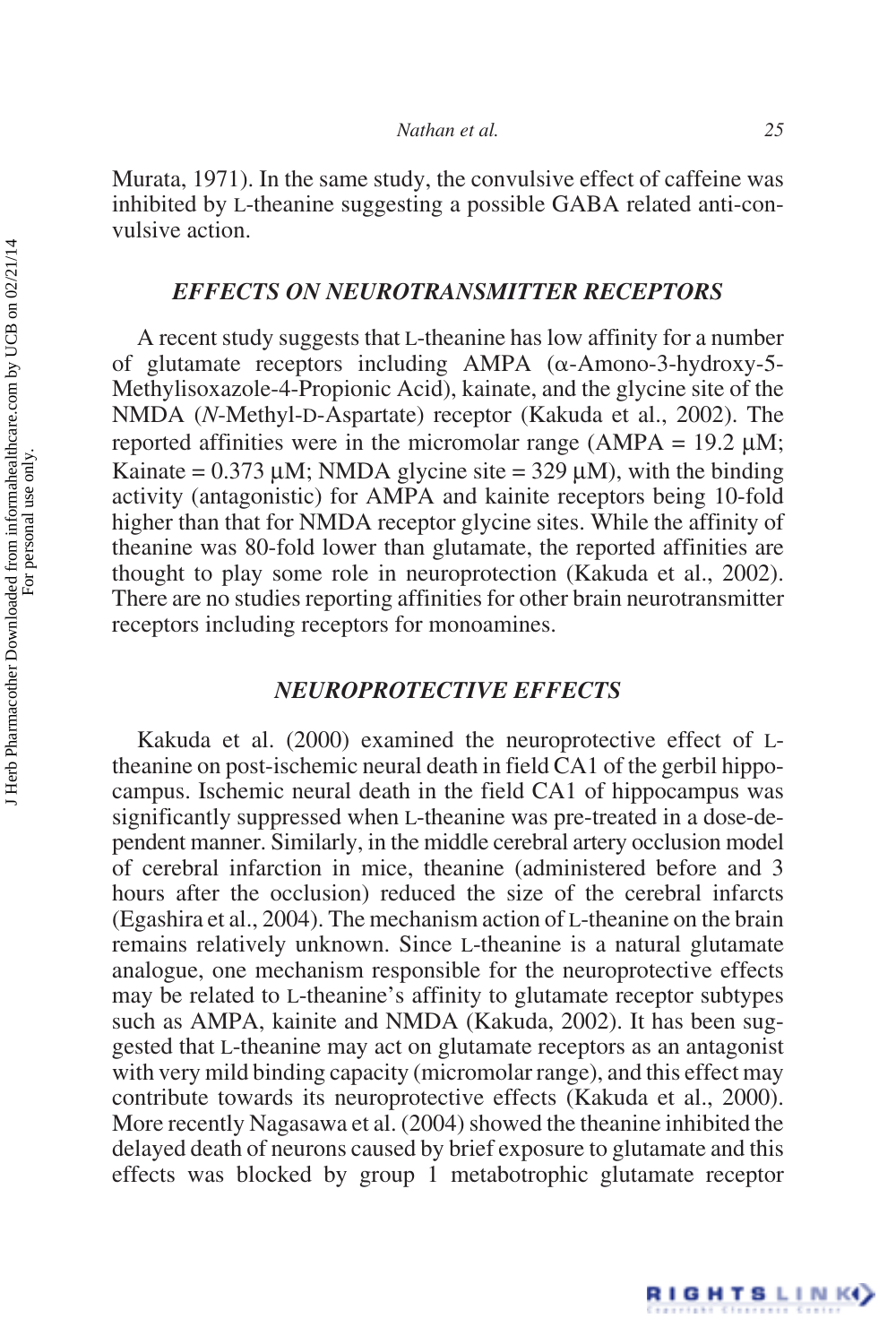(mGluR) antagonists, suggesting that group 1 mGluRs might be involved in the neuroprotective effects of theanine.

## *BEHAVIOURAL PHARMACOLOGY OF L-THEANINE*

#### *L-Theanine and Cognition*

Studies have reported potential cognitive enhancing effects of Ltheanine, particularly concerning learning and memory. Juneja et al. (1999) examined chronic effects (4 months) of L-theanine administration (180 mg/day) on memory and learning ability in rats. The study applied an operant conditioning paradigm to examine learning ability. During operant conditioning paradigm, food was delivered when rats pushed a lever and a light turned on. Learning ability was significantly improved in rats exposed to L-theanine, (i.e., rats showed greater correct responses when compared to the control rat group). Learning ability was also investigated in two avoidance tests, a passive and active avoidance test. The avoidance conditions assessed general tendency of the rats to move from a light to a dark compartment. In the passive avoidance test, the electric shock was applied immediately after a rat moved from a light to a dark compartment. Rats administered L-theanine (180 mg/day) showed greater cognitive ability, reporting hesitation to move to the dark compartment, and hence remained longer in the light compartment compared with control group. The active avoidance test examined the escape behaviour of rats from an electric shock. Rats treated with L-theanine showed an increase in avoidance behaviour, which signified an improvement of their memory ability.

Similarly, Yokogoshi and Terashima (2000) reported significant improvement of avoidance learning ability during both passive and active avoidance tasks, following long-term L-theanine administration (3 months). In addition, memory ability as estimated by the Morris Water Maze (MWM) transfer test was also improved by the chronic administration of L-theanine (Yokogoshi & Terashima, 2000). The MWM has been extensively used as an optimal preparation for assessing cognitive functions in animals. The MWM is a widely accepted test of spatial learning in rodents in which rats have to learn to find a hidden platform submerged several centimetres below the water level in a circular pool filled with water (Morris, 1981; Graziano et al., 2002; Higgins et al., 2002). Rats administered L-theanine were faster and more consistent than the control rats in finding the hidden platform in the MWM experiment.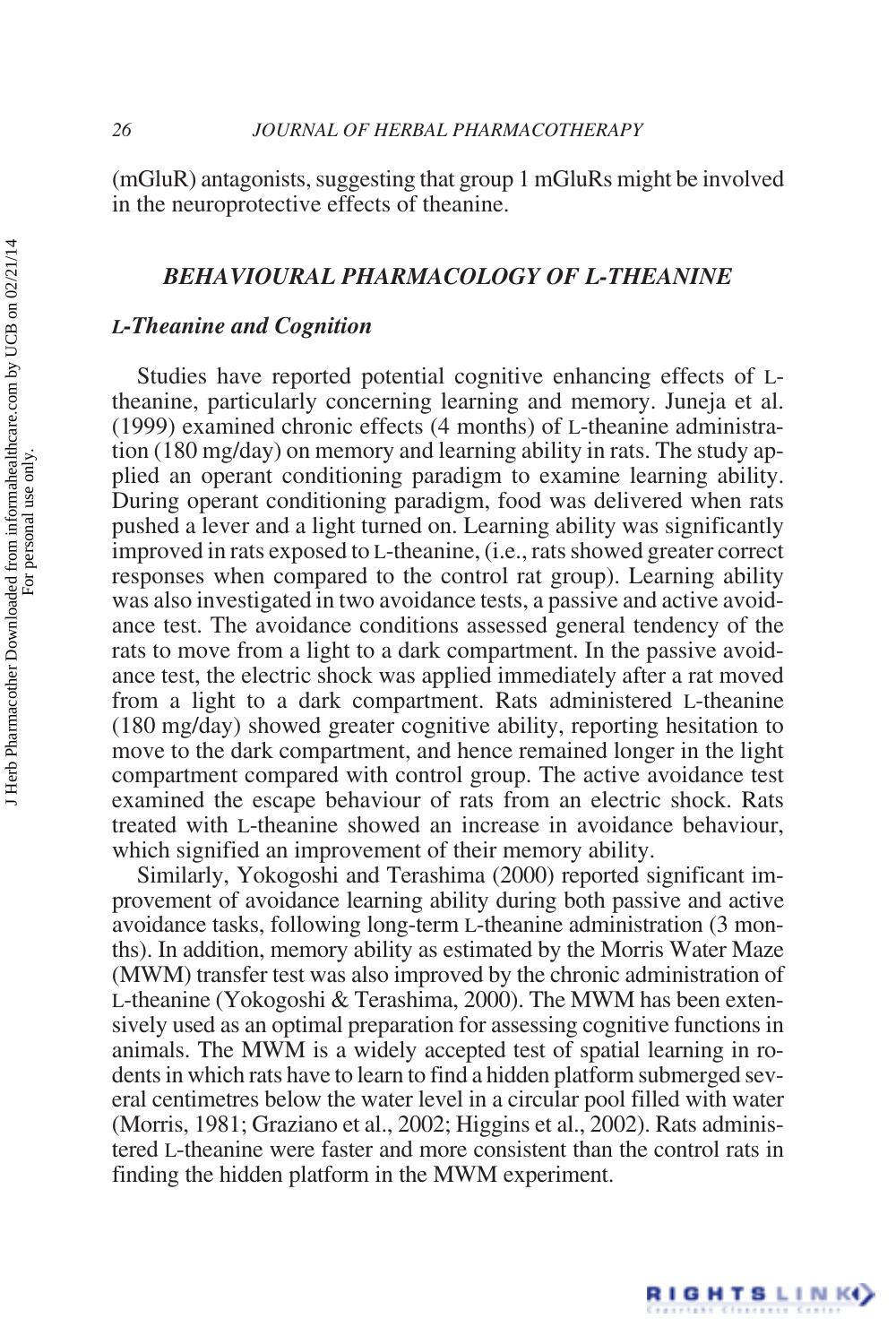The findings of the above studies suggest that L-theanine may have positive behavioural effects on learning and memory. These findings support the neurochemical findings showing increases in monoamines (Yokogoshi et al., 1998a,b). Given that serotonin and dopamine have been shown to improve cognitive processes such as attention, learning and memory (Andre, 2002; Menesses, 1999), it is possible that the learning and memory effects of L-theanine may be mediated via manipulation of serotonin and dopamine.

#### *L-Theanine and Anxiety*

While there is historical evidence for possible anxiolytic effects of Ltheanine, very few studies have examined this experimentally in animals or humans. Ito et al. (1998) examined the effects of L-theanine (200 mg) on brain  $\alpha$ -activity in eight human volunteers. Participants were divided into two equal groups: high anxiety and low anxiety, based on the Manifest Anxiety Scale. The study reported relaxation effects resulting from the generation of  $\alpha$ -activity in the occipital and parietal regions of the brain. Furthermore, the increase in  $\alpha$ -activity was generated around 30 minutes after L-theanine administration, which is consistent with the pharmacokinetic finding in rats showing that Ltheanine is incorporated into the brain tissue within 30 minutes after administration (Kimura & Murata, 1971). While, L-theanine may modulate  $\alpha$ -activity, this measure is not a direct marker of anxiolytic potential as similar effects on  $\alpha$ -activity are observed with non-anxiolytics (i.e., amphetamines) (Montagu, 1968). Thus modulating  $\alpha$ -activity may not be a direct measure of possible anxiolytic effects. In addition the latter study failed to examine subjective anxiety levels and hence it is unclear if theanine has direct effects on anxiety. However, given that L-theanine increases both serotonin and GABA (Kimura & Murata, 1971; Yokogoshi et al., 1998a,b), and both these neurotransmitters play an important role in the pathophysiology of anxiety disorders and anxiolytic effects (Gonzalez et al., 1998; Graeff, 2002; Kent et al., 2002), it is possible L-theanine may have anxiolytic effects.

We recently examined the acute effects of L-theanine (200 mg) in comparison with the benzodiazepine, alprazolam on anticipatory anxiety in humans (Lu et al., 2004). The effects were assessed under a relaxed and experimentally induced anxiety (anticipation of an electric shock) condition. The findings suggested that while L-theanine may have some relaxing effects under resting conditions as evidence by reduction in anxiety level on the tranquil-troubled subscale of the visual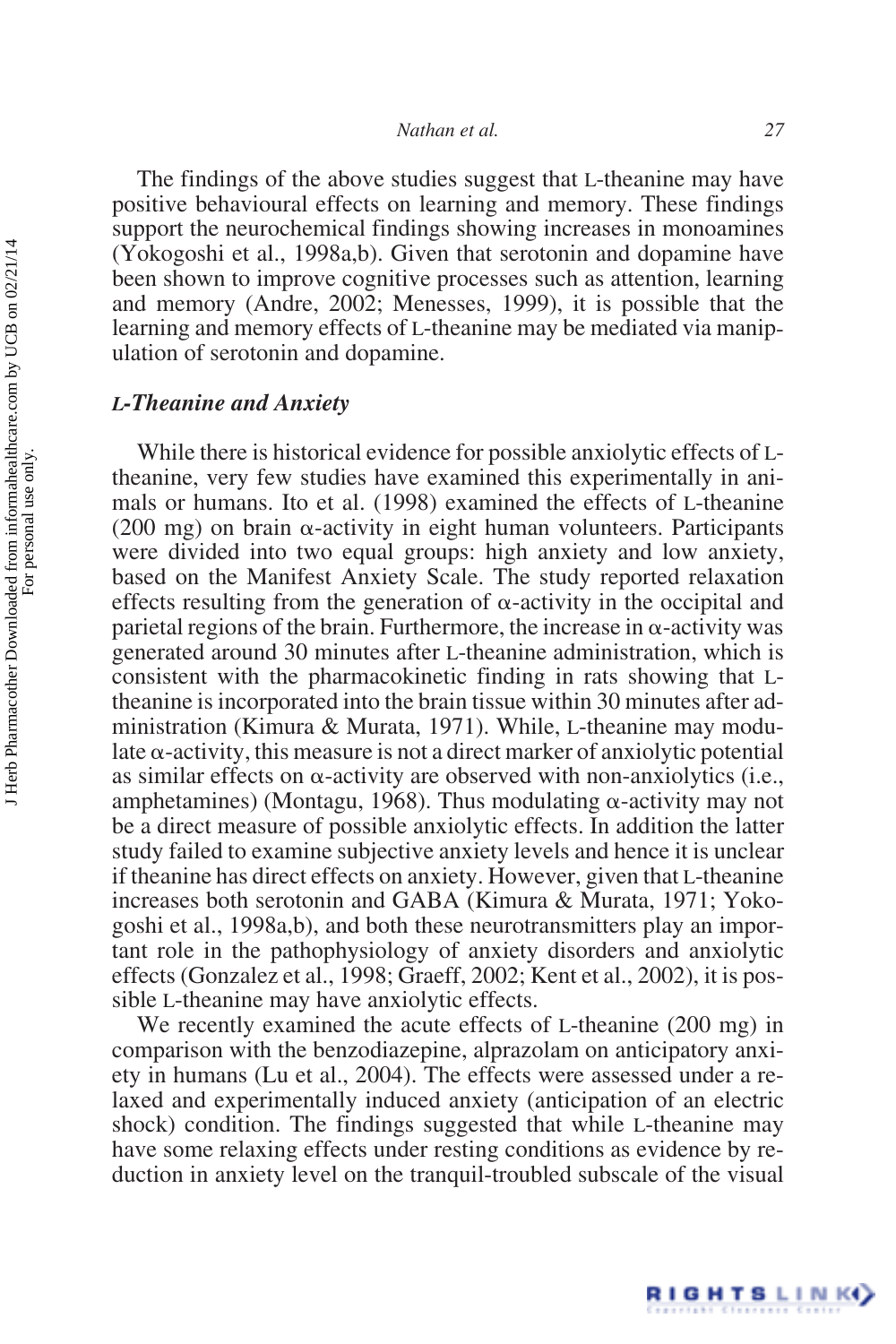analogue mood scale (VAMS), both L-theanine and alprazolam did not demonstrate any acute anxiolytic effects under conditions of increased anxiety in the AA model. These findings suggest that studies examining the chronic effects of L-theanine of anxiety are warranted.

## *TOXICOLOGY OF L-THEANINE*

There are no reported side effects in studies investigating L-theanine within animals (Kakuda et al., 2000) or humans (Ito et al., 1998). Ltheanine has also shown to produce no drowsiness in humans (Ito et al., 1998). Sudzuka et al. (1996) showed studies on cancer chemotherapy demonstrating that L-theanine enhanced the therapeutic efficacy of doxorubicin without inducing side effects.

## *SUMMARY*

Pre-clinical studies suggest that L-theanine increases a number of neurotransmitters including serotonin, dopamine and GABA levels and has micromolar affinities for AMPA, kainate and NMDA receptors. Behavioural studies in animals demonstrate improvements in learning and memory following L-theanine administration. In addition L-theanine has been shown to exert neuroprotective effects in animal models possibly through its antagonistic effects on group 1 metabotrophic glutamate receptors. While studies in humans are lacking, there is some evidence for a possible anxiolytic effect. Further studies are warranted in both animals and humans to examine L-theanine's efficacy as a neuroprotective and cognitive enhancing agent as well as a possible anxiolytic.

## REFERENCES

- Andre N. 2002. Dopamine and the regulation of cognition and attention. *Neurobiology* 571: 1-31.
- Buckowski JF, Morota CT, Brenner MB. 1999. Human  $\gamma\delta$  T cells recognize alkylamines derived from microbes, edible plants and tea: implications for innate immunity. *Immunity* 11: 57-65.
- Casimir J, Jadot J, Renard M. 1960. Separation and characterisation of N-ethyl- $\delta$ -Glutamine in *Xerocomus badius*(*Boletus ladius*). *Biochem Biophys Acta* 39: 462-468.
- Desai MJ, Gill MS, Hsu WH, Armstrong DW. 2005. Pharmacokinetics of theanine enantiomers in rats. *Chirality* 17: 154-162.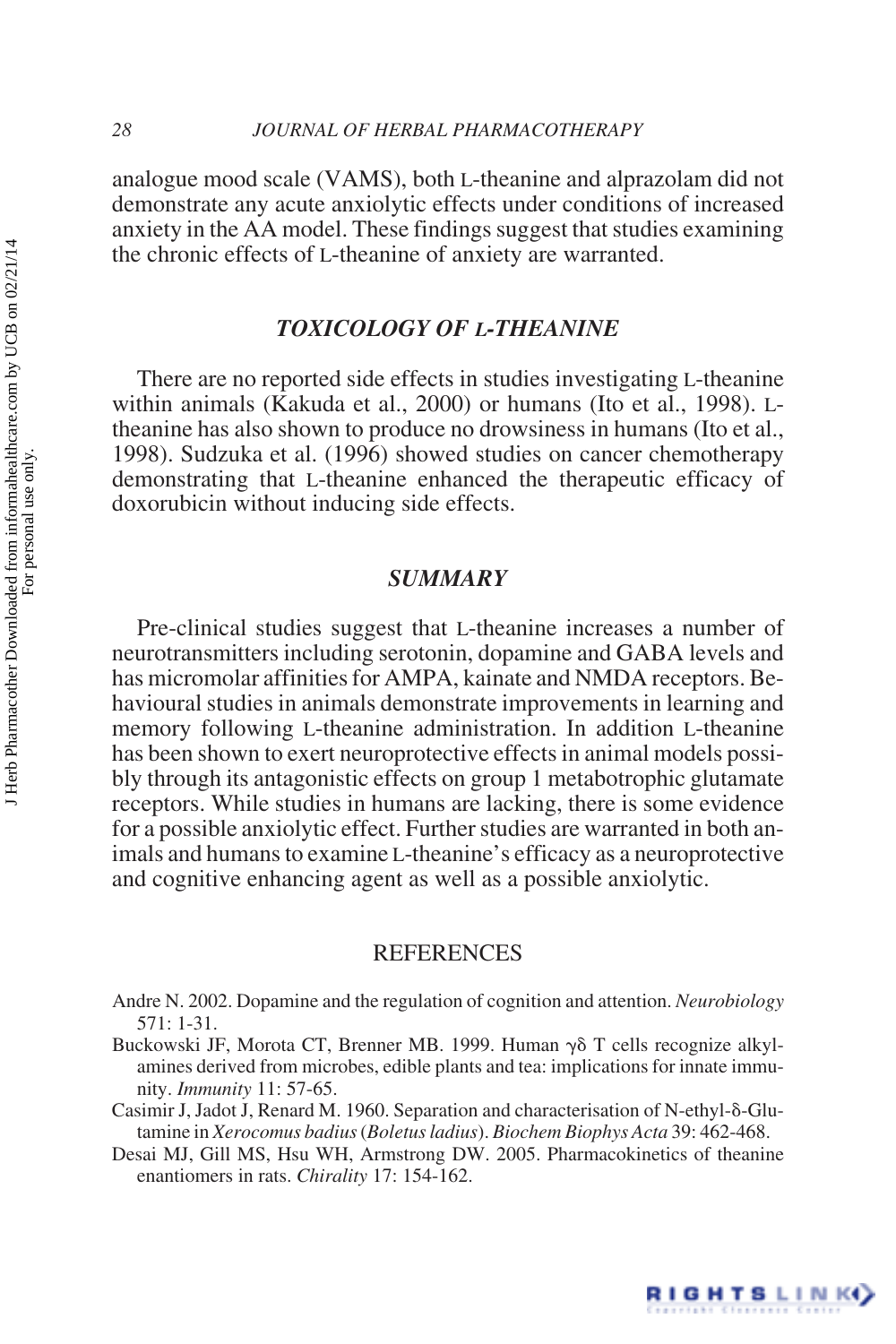- Egashira N, Hayakawa K, Mishima K, Kimura H, Iwasaki K, Fujiwara M. 2004. Neuroprotective effects of gamma-glutamylethylamide (theanine) on cerebral infarction in mice. *Neuroscience letters* 363(1): 58-61.
- Gonzalez LE, Ouagazzal A, File SE.1998. Stimulation of benzodiazepine receptors in the dorsal hippocampus and median raphe reveals differential GAB Aergic control in two animal tests of anxiety. *European Journal of Neuroscience* 10: 3673-3680.
- Goto T, Yoshida Y, Amano I, Horie H. 1996. Chemical composition of commercially available Japanese green tea. *Food Ingred J Jpn* 170: 46-51.
- Graeff FG. 2002. On serotonin and experimental anxiety. *Psychopharmacology* 157: 256-262.
- Graham HN. 1992. Green tea composition, consumption, and polyphenol chemical. *Preventive Medicine* 21: 334-350.
- Graziano A, Leggio G, mandolesi L, Neri P, Molinari M, Petrosini L. 2002. Learning power of single behavioural units in acquisition of a complex spatial behavior: An observational learning study in cerebellar-lesioned rats. *Behavioral Neuroscience* 116: 116-125.
- Higgins GA, Kew JNC, Richards JG, Takeshima H, Adam FJG, Wichmann J, Kemp JA, Grottick AJ. 2002. A combined pharmacological and genetic approach to investigate the role of orphanin FQ in learning and memory, *European Journal of Neuroscience* 15: 911-922.
- Ito K, Nagato Y, Aoi N, Juneja LR, Kim M., Yamamoto T, Sugimoto S. 1998. Effects of L-theanine on the release of alpha-brain waves in human volunteers. *Nippon Nogeikagaku Kaishi* 72: 153-157.
- Juneja LR, Chu D, Okubo T, Nagato Y, Yokogoshi H. 1999. L-theanine, a unique amino acid of green tea and its relaxation effect in humans. *Trends in Food Science & Technology* 10: 199-204.
- Kakuda T. 2002. Neuroprotective effects of the green tea compounds theanine and catechins. *Biol Pharm Bull* 25: 1513-1518.
- Kakuda T, Nozawa A, Sugimoto A, Nino H. 2002. Inhibition by theanine of binding of [3H]AMPA, [3H]Kainate, and [3H]MDL 105,519 to glutamate receptors. *Biosci Biotech Biochem* 66: 2683-2686.
- Kakuda T, Yanase H, Utsunomiya K, Nozawa A, Unno T, Kataoka K. 2000. Protective effect of  $\delta$ -glutamylethylamide (theanine) on ischemic delayed neural death in gerbils. *Neuroscience Letters* 289: 189-192.
- Kent JM, Mathew SJ, Gorman JM. 2002. Molecular targets in the treatment of anxiety. *Biological Psychiatry* 52: 1008-1030.
- Kimura R, Murata T. 1971. Influence of alkylamides of glutamic acid and related compounds on the central nervous system I. Central depressant effect of theanine. *Chem Pharm Bull* 19: 1257-1261.
- Kimura R, Murata T. 1980. Influence of alkylamides of glutamic acid and related compounds on the central nervous system IV. Effect of theanine on adenosine 3',5' monophosphate formation in rat cerebral cortex. *Chem Pharm Bull* 80: 661-666.
- Kitaoka S, Hisayashi H, Yokogoshi H, Suzuki Y. 1996. Transmural potential changes associated with the in vitro absorption of theanine in the guinea pig intestine. *Biosci Biotech Biochem* 60: 1768-1771.